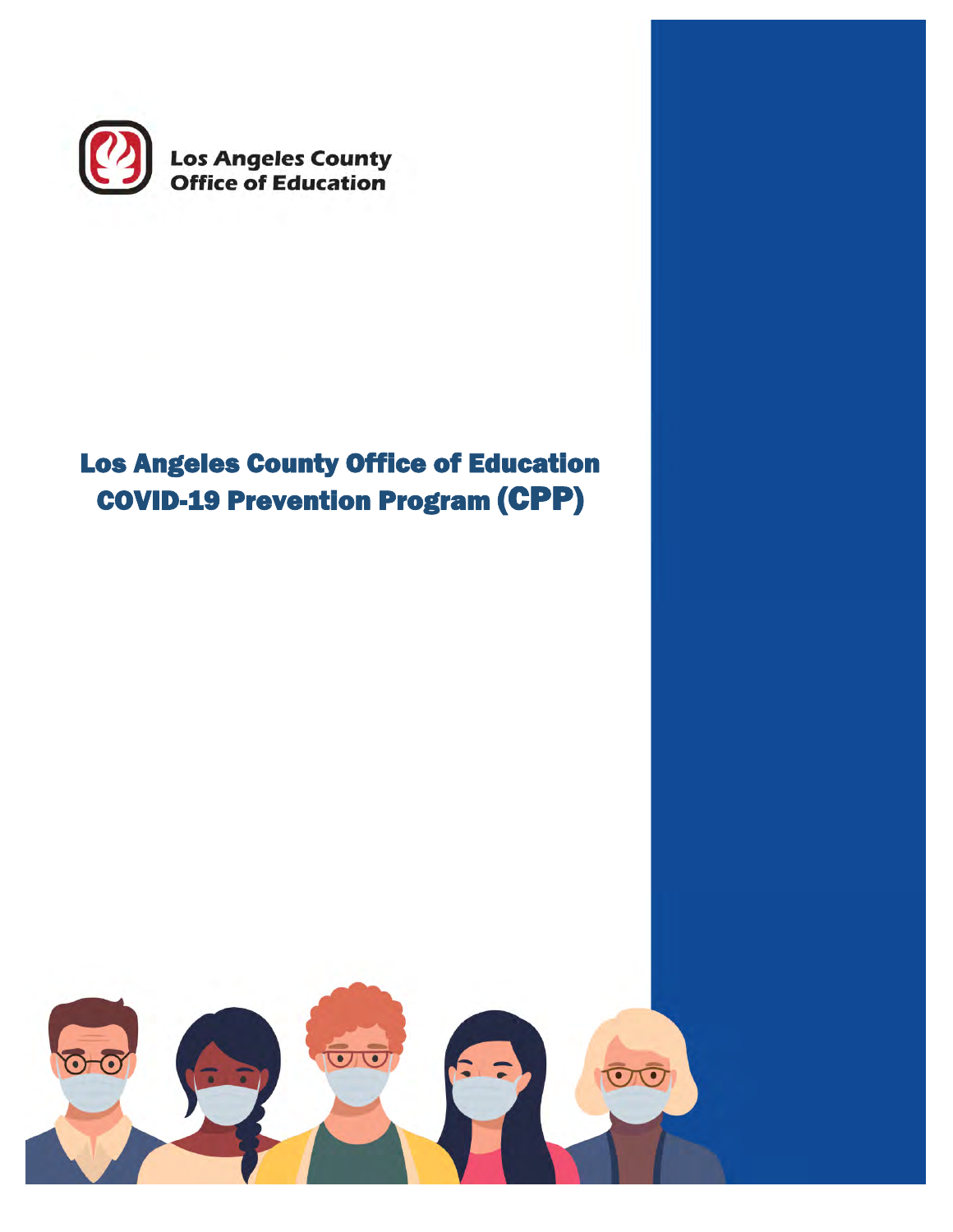

# Los Angeles County Office of Education COVID-19 Prevention Program (CPP)

This CPP is designed to control exposures to the SARS-CoV-2 virus that may occur in Los Angeles County Office of Education (LACOE) facilities. Please review this document, as well as the site specific addendum(s) for the site(s) that you report to for a comprehensive review of the CPP.

## Table of Contents

| <b>IDENTIFICATION AND EVALUATION OF COVID-19 HAZARDS</b> 3 |  |
|------------------------------------------------------------|--|
|                                                            |  |
|                                                            |  |
|                                                            |  |
|                                                            |  |
|                                                            |  |
|                                                            |  |
|                                                            |  |
|                                                            |  |
|                                                            |  |
|                                                            |  |
|                                                            |  |
|                                                            |  |
|                                                            |  |
|                                                            |  |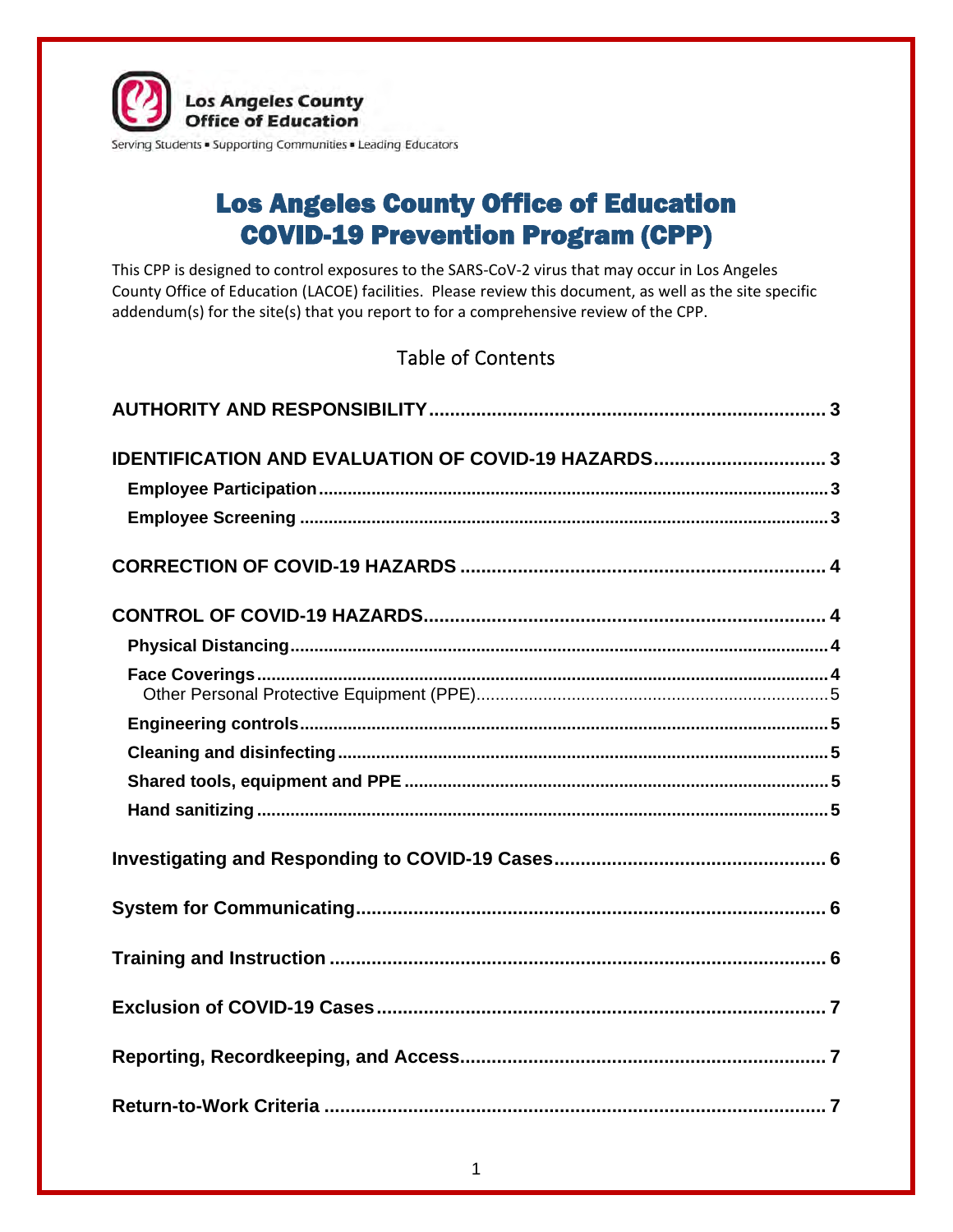| Appendix C: Response to Confirmed or Suspected Cases of COVID-19 11 |  |  |  |
|---------------------------------------------------------------------|--|--|--|
|                                                                     |  |  |  |
|                                                                     |  |  |  |
|                                                                     |  |  |  |
|                                                                     |  |  |  |
|                                                                     |  |  |  |
|                                                                     |  |  |  |
|                                                                     |  |  |  |
|                                                                     |  |  |  |
|                                                                     |  |  |  |
|                                                                     |  |  |  |
|                                                                     |  |  |  |
|                                                                     |  |  |  |
|                                                                     |  |  |  |
|                                                                     |  |  |  |
|                                                                     |  |  |  |
|                                                                     |  |  |  |
| COVID-19 LIAISON RESPONSIBILITIES AND CONTACT TRACING  14           |  |  |  |
|                                                                     |  |  |  |
|                                                                     |  |  |  |
|                                                                     |  |  |  |
|                                                                     |  |  |  |
|                                                                     |  |  |  |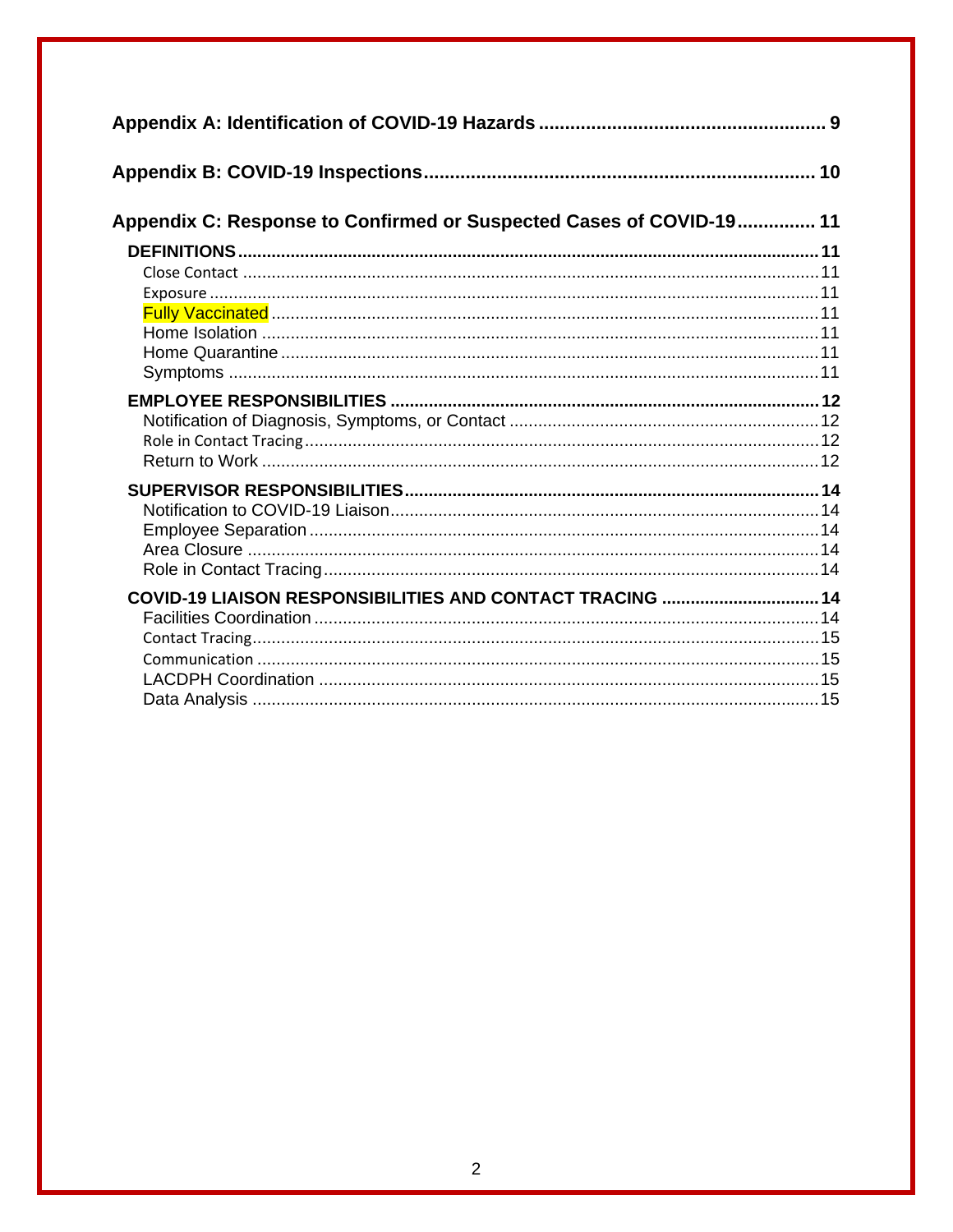## AUTHORITY AND RESPONSIBILITY

The Division of Human Resource Services (HRS) has overall authority and responsibility for implementing the provisions of this CPP, and can be contacted at HRSLaborRelationsStaff@lacoe.edu. In addition, all administrators and managers are responsible for implementing and maintaining the CPP and applicable addendum(s) in their assigned work areas and for ensuring employees receive answers to questions about the program in a language they understand.

The most effective way employees can protect themselves and others is to take individual responsibility to prevent the spread of COVID-19 at LACOE. In order to assist in maintaining a safe work environment, it is vital that each employee makes the commitment to read and understand this plan, follow the outlined ground rules and procedures, and complete the applicable trainings discussed herein.

## IDENTIFICATION AND EVALUATION OF COVID-19 HAZARDS

The identification and evaluation of potential workplace exposures considers all persons who enter or who may enter LACOE facilities, including but not limited to coworkers, students, employees of other entities, members of the public, customers or clients, delivery service workers, and independent contractors.

We will continue to consider how employees and other persons enter, leave, and travel through the workplace, in addition to addressing fixed work locations by implementing the following:

- Conduct workplace-specific evaluations utilizing the CPP as an instructional document and **Appendix A: Identification of COVID-19 Hazards form**.
- Evaluate employees' potential workplace exposures to all persons at, or who may enter, our workplace.
- Continuously review applicable orders and general and industry-specific guidance from the State of California, Cal/OSHA, and the Los Angeles County Department of Public Health related to COVID-19 hazards and prevention.
- Evaluate existing COVID-19 prevention controls in our workplace and the need for different or additional controls.
- Conduct periodic inspections using the **Appendix B: COVID-19 Inspections form** as needed to identify unhealthy conditions, work practices, and work procedures related to COVID-19 and to ensure compliance with our COVID-19 policies and procedures.

## EMPLOYEE PARTICIPATION

Employees and their authorized employees' representatives are encouraged to participate in the identification and evaluation of COVID-19 hazards by contacting their supervisors, emailing **HRSLaborRelationsStaff@lacoe.edu**, or completing the "Reporting COVID-19 Hazards, Symptoms, or Exposures" form found on LACOE's Return to Work webpage.

## EMPLOYEE SCREENING

Employees must familiarize themselves with COVID-19 symptoms and the CDC COVID-19 Symptoms and Self-Screening Procedures. COVID-19 symptoms means any one or combination of the following, unless a licensed healthcare professional determines the person's symptoms were caused by a known condition other than COVID-19:

- Fever of 100.4 degrees Fahrenheit or higher,
- **Chills**
- **Cough**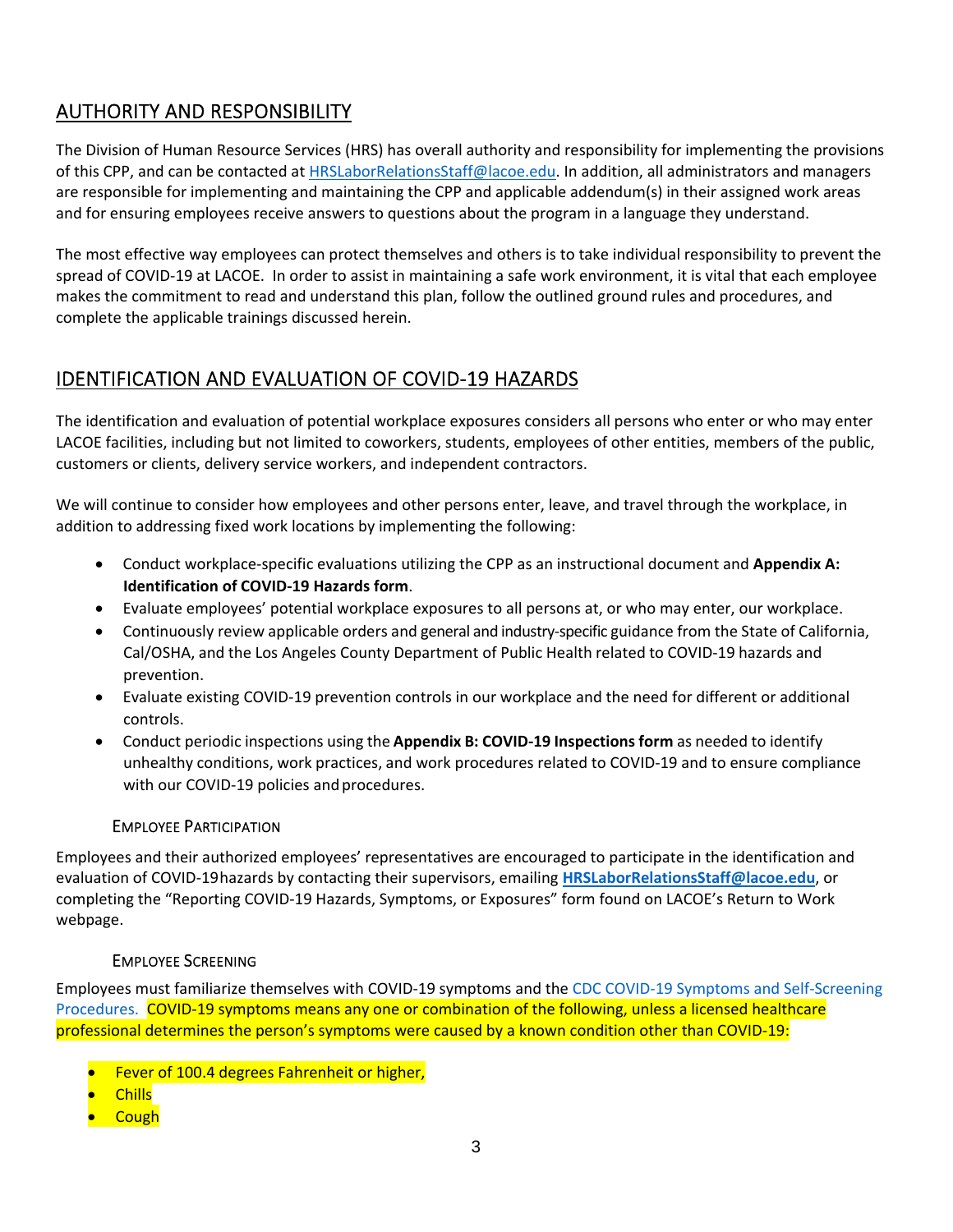- Shortness of breath or difficulty breathing
- **Fatigue**
- Muscle or body aches
- Headache
- New loss of taste or smell
- Sore throat
- Congestion or runny nose
- Nausea or vomiting
- diarrhea

All employees and visitors to LACOE facilities must complete the online Daily Symptom Screener before entering a LACOE facility. All employees and visitors must be prepared to present their certificates of clearance to the appropriate authority identified in the site addendums.

## CORRECTION OF COVID-19 HAZARDS

Unsafe or unhealthy work conditions, practices or procedures may be documented on the **Appendix B: COVID-19 Inspections** form, and will be corrected in a timely manner based on the severity of the hazards.

LACOE has identified the controls identified in **Appendix B** across its Facilities. HRS, in conjunction with the Division of Facilities and Construction and department managers or site administration, will conduct hazard assessments in the workplace and coordinate correction of hazards in a timely manner when it learns of deficiencies through spot checks, referrals, complaints, or reports of positive COVID-19 case reports.

## CONTROL OF COVID-19 HAZARDS

Physical distancing, face coverings, increased ventilation, and respiratory protection decrease the spread of COVID-19, but are most effective when used in combination because particles containing the COVID-19 virus can travel more than six feet, especially indoors. Site specific measures for ensuring the control of COVID-19 hazards can be reviewed in the site's addendum.

### PHYSICAL DISTANCING

LACOE has evaluated whether to implement physical distancing of at least six feet between persons or, where six feet of physical distancing is not feasible, the use of cleanable solid partitions of sufficient size to reduce COVID-19 transmission. Site specific measures regarding physical distancing requirements, if any, may be reviewed in the site's addendum.

## FACE COVERINGS

Face coverings are currently required for all employees and visitors to LACOE facilities, regardless of vaccination status. Exceptions to this requirement, if any, may be reviewed in a site's addendum. "Face covering" means a surgical mask, a medical procedure mask, a respirator worn voluntarily, or a tightly woven fabric or non-woven material of at least two layers. A face covering has no visible holes or openings and must cover the nose and mouth. A face covering does not include a scarf, ski mask, balaclava, bandana, turtleneck, collar, or single layer of fabric. Disposable face coverings may be requested from the authority identified in site addendums.

Employees who cannot wear face coverings when required due to a medical or mental health condition or disability, or who are hearing-impaired or communicating with a hearing-impaired person, must wear a face shield with a drape on the bottom as an alternative.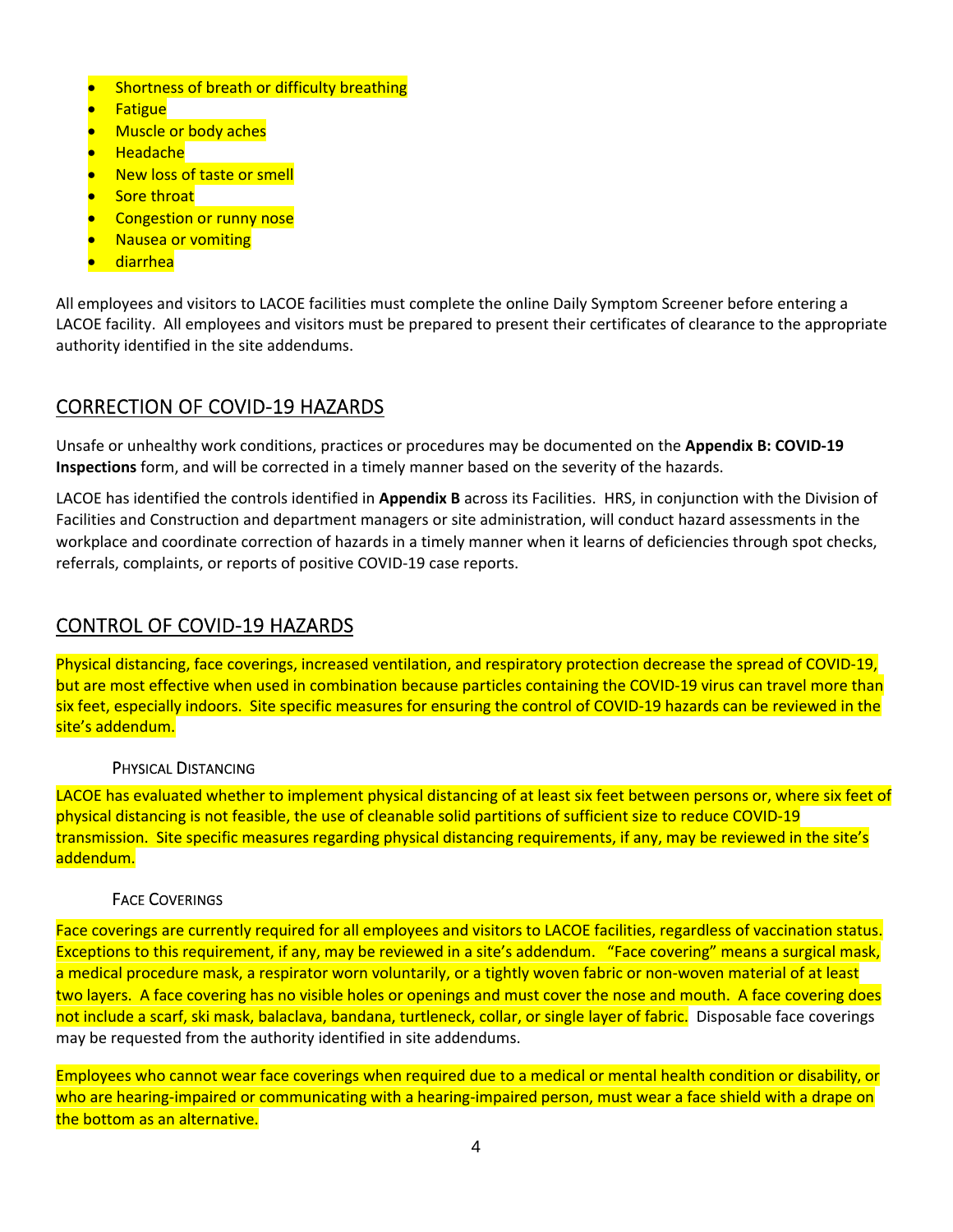### OTHER PERSONAL PROTECTIVE EQUIPMENT (PPE)

Employees are permitted to wear gloves and other PPE as they deem necessary. LACOE will not require or provide any other form of PPE aside from face coverings unless required by law. We evaluate the need for PPE (such as gloves, goggles, and face shields) as required by CCR Title 8, section 3380, and provide such PPE as needed.

### ENGINEERING CONTROLS

We have maximized, to the extent feasible, the quantity of outside air for our facilities with mechanical or natural ventilation systems. Please review the site addendums to determine how ventilation at a particular site has been maximized.

### CLEANING AND DISINFECTING

Guidance regarding Custodial Cleaning Operations have been updated to address the COVID-19 pandemic. This includes frequent cleaning of high-touch items and areas, such as doorknobs, tables, buttons, counters, railings, switches, etc. Additionally, protocols have been implemented to clean and disinfect areas in which a person suspected or confirmed to have been infected with COVID-19 has occupied or visited.

High traffic and high touch areas will be cleaned and disinfected on a regular basis. The cleaning and disinfecting schedules are posted in each building.

Each employee is responsible for maintaining personal hygiene and maintaining a clean work area. Employees will have access to sanitizing wipes and hand sanitizer, will be given time to clean their work areas

### SHARED TOOLS, EQUIPMENT AND PPE

PPE, including face coverings, gloves, goggles, and face shields, must not be shared.

Additionally, items that employees come in regular physical contact with, such as phones, headsets, desks, keyboards, writing materials, instruments and tools must also not be shared, to the extent feasible. Where these items must be shared, employees will be expected to utilize sanitizing wipes to clean communal office equipment such as copy and fax machines before and after each use.

Sharing of vehicles will be minimized to the extent feasible, and high-touch points (for example, steering wheel, door handles, seatbelt buckles, armrests, shifter, etc.) will be disinfected between users.

## HAND SANITIZING

In order to implement effective hand sanitizing procedures, we:

- Encourage and allow time for employee handwashing
- Provide employees with an effective hand sanitizer, and prohibit the use of hand sanitizers that contain methanol (i.e. methyl alcohol)
- Encourage employees to wash their hands for at least 20 seconds each time
- Place hand sanitizing stations at facility entrances, and to departments through the Division of Facilities and Construction. Hand sanitizer solutions meet minimum requirements for effectiveness.
- Ensure hand washing facilities are available in all facility restrooms.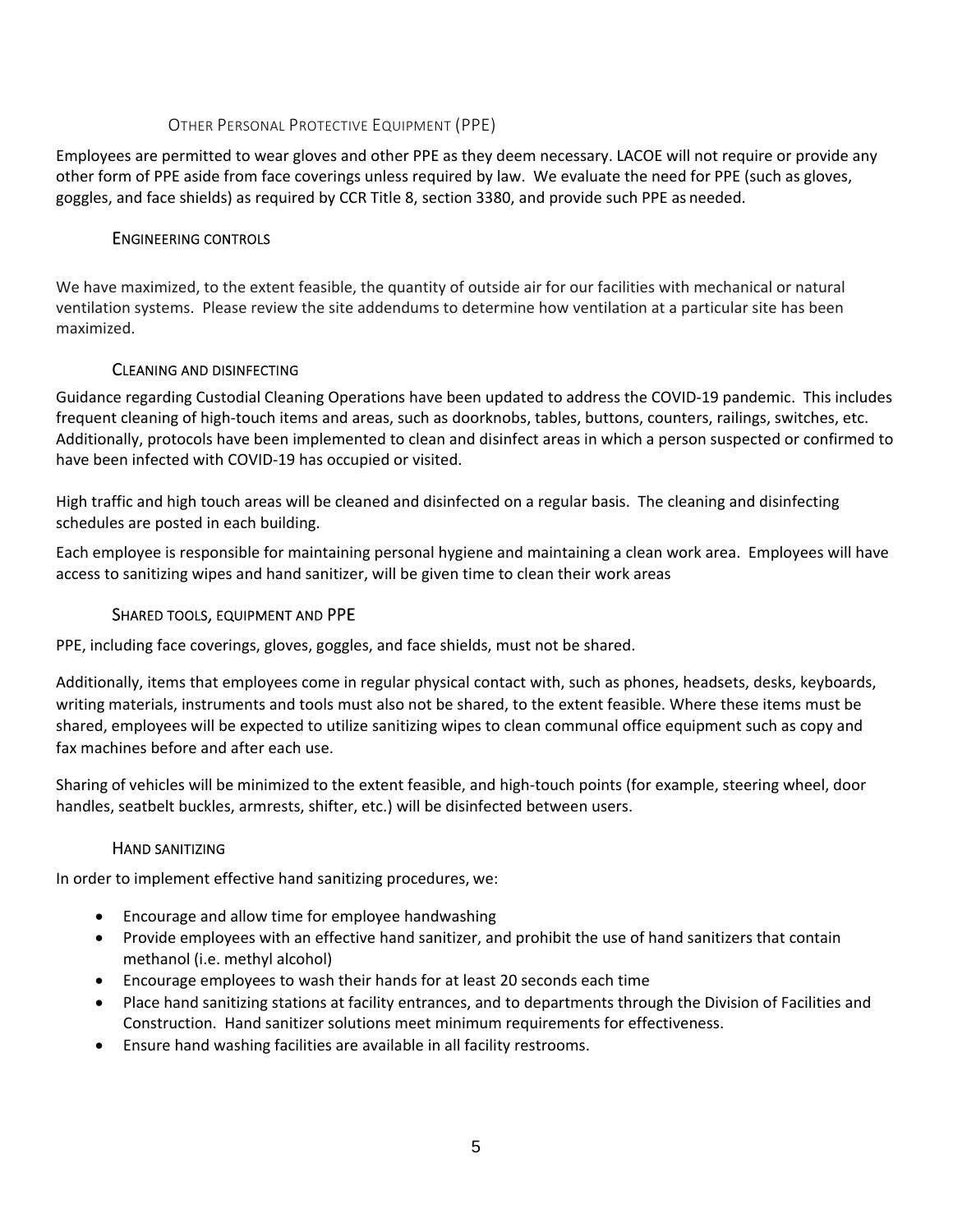## Investigating and Responding to COVID-19 Cases

LACOE will investigate and respond to COVID-19 cases in the workplace utilizing the protocols found in **Appendix C: LACOE's Response to Confirmed or Suspected Cases of COVID-19**.

Employees who have had potential COVID-19 exposure in our workplace will receive the following:

- Information on the benefits described in Training and Instruction, and Exclusion of Covid-19 Cases, described below.
- Free testing at no cost during their work hours.

## System for Communicating

LACOE's goal is to ensure that we have effective two-way communication with our employees. LACOE employees may report potential COVID-19 hazards, symptoms, and exposures without fear of reprisal by contacting their supervisors, emailing HRSLaborRelationsStaff@lacoe.edu, or completing the "Contact Us" form found on LACOE's Return to Work webpage.

Employees with medical or other conditions that place them at increased risk of severe COVID-19 illness can request workplace modifications by contacting the office of Labor Relations at HRSLaborRelationsStaff@lacoe.edu.

Where testing is not required, employees can access COVID-19 testing by contacting their healthcare plan providers or local testing centers. Voluntary testing is available at LACOE's Downey facilities and may be scheduled by contacting HRS.

In the event we are required to provide testing because of a workplace exposure or outbreak, we will communicate the plan for providing testing and inform affected employees of the reason for the testing and the possible consequences of a positive test.

The office of Labor Relations will contact all employees and other individuals in contact with our workplace and inform them of any COVID-19 hazards that they may be exposed to within twenty-four (24) hours of exposure.

We will continue to update this CPP, and employees are encouraged to check back regularly for modifications.

## Training and Instruction

LACOE will provide effective training and instruction through Target Solutions that includes:

- Our COVID-19 policies and procedures to protect employees from COVID-19 hazards.
- Information regarding COVID-19-related benefits to which the employee may be entitled under applicable federal, state, or local laws.
- The fact that:
	- o COVID-19 is an infectious disease that can be spread through the air.
	- o COVID-19 may be transmitted when a person touches a contaminated object and then touches their eyes, nose, or mouth.
	- o An infectious person may have no symptoms.
- Methods of physical distancing of at least six feet and the importance of combining physical distancing with wearing face coverings.
- The fact that particles containing the virus can travel more than six feet, especially indoors, so physical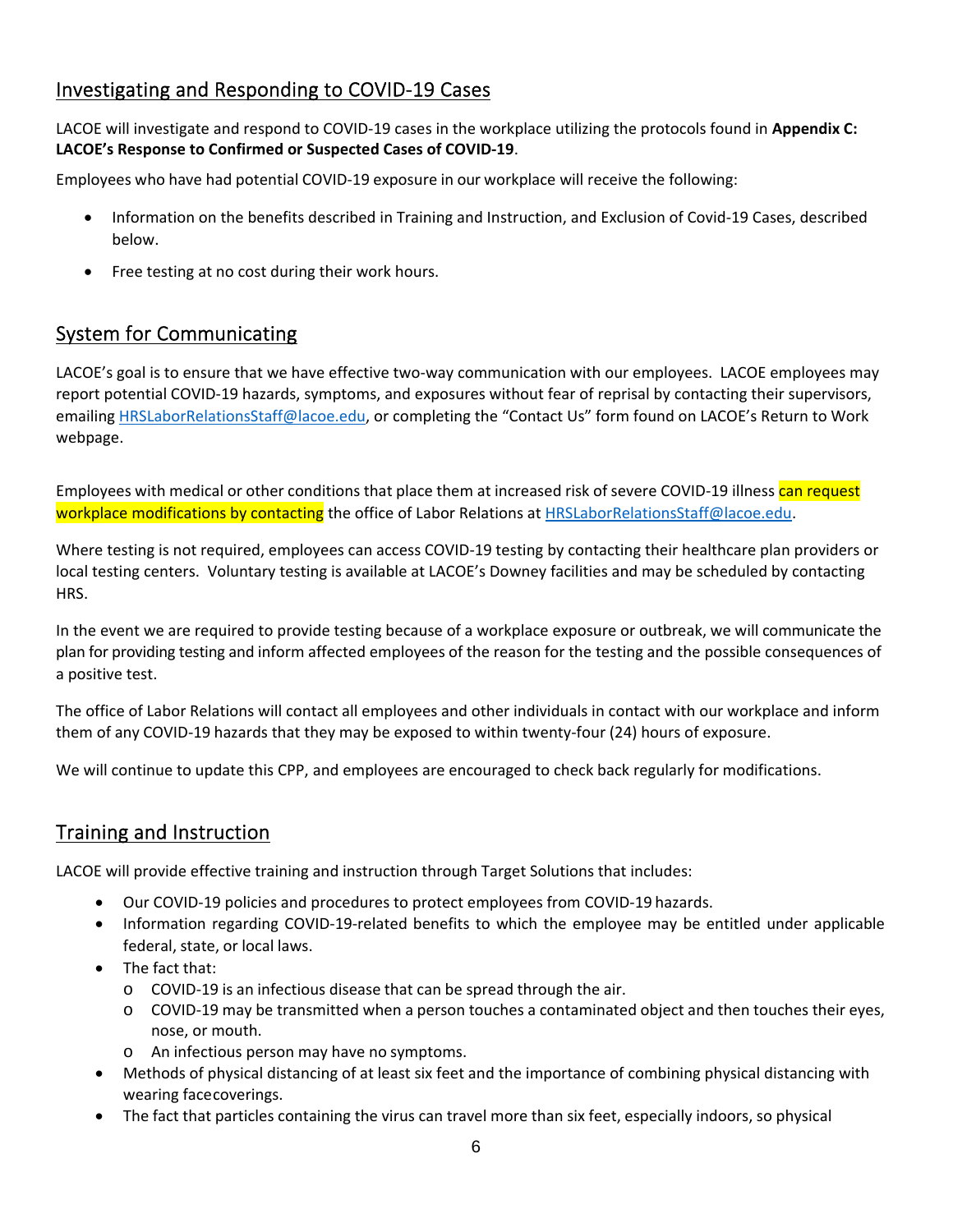distancing must be combined with other controls, including face coverings and hand hygiene, to be effective.

- The importance of frequent hand washing with soap and water for at least 20 seconds and using hand sanitizer when employees do not have immediate access to a sink or hand washing facility, and that hand sanitizer does not work if the hands are soiled.
- Proper use of face coverings and the fact that face coverings are not respiratory protective equipment face coverings are intended to primarily protect other individuals from the wearer of the face covering.
- COVID-19 symptoms, and the importance of obtaining a COVID-19 test and not coming to work if the employee has COVID-19 symptoms.

COVID-19 training rosters are maintained by HRS.

## Exclusion of COVID-19 Cases

Where we have a COVID-19 case in our workplace, we will limit transmission by:

- Ensuring that COVID-19 cases are excluded from the workplace until our return-to-work requirements are met.
- Excluding employees with COVID-19 exposure from the workplace for 14 days after the last known COVID-19 exposure to a COVID-19 case.
- Continuing and maintaining an employee's earnings, seniority, and all other employee rights and benefits whenever we've demonstrated that the COVID-19 exposure is work related.
- Providing employees at the time of exclusion with information on available benefits.

## Reporting, Recordkeeping, and Access

It is our policy to:

- Report information about COVID-19 cases at our workplace to the Los Angeles County Department of Public Health whenever required by law, and provide any related information requested by the local health department.
- Report immediately to Cal/OSHA any COVID-19-related serious illnesses or death, as defined under CCR Title 8 section 330(h), of an employee occurring in our place of employment or in connection with any employment.
- Maintain records of the steps taken to implement our written COVID-19 Prevention Program in accordance with CCR Title 8 section 3203(b).
- Make our written COVID-19 Prevention Program available at the workplace to employees, authorized employee representatives, and to representatives of Cal/OSHA immediately upon request.
- Use the protocol identified in Appendix B: Investigating COVID-19 Cases to keep a record of and track all COVID-19 cases. The information will be made available to employees, authorized employee representatives, or as otherwise required by law, with personal identifying information removed.
- HRS will maintain records of all case reports in LACOE's Downey Facilities.
- LACOE will notify all employees, unions, and contractors who were present on a LACOE facility in the 48 hours prior to a positive COVID-19 case report. Positive COVID-19 case reports will be communicated within 1 business day.

## Return-to-Work Criteria

 COVID-19 cases with COVID-19 symptoms will not return to work until all the following have occurred: o At least 24 hours have passed since a fever of 100.4 or higher has resolved without the use of fever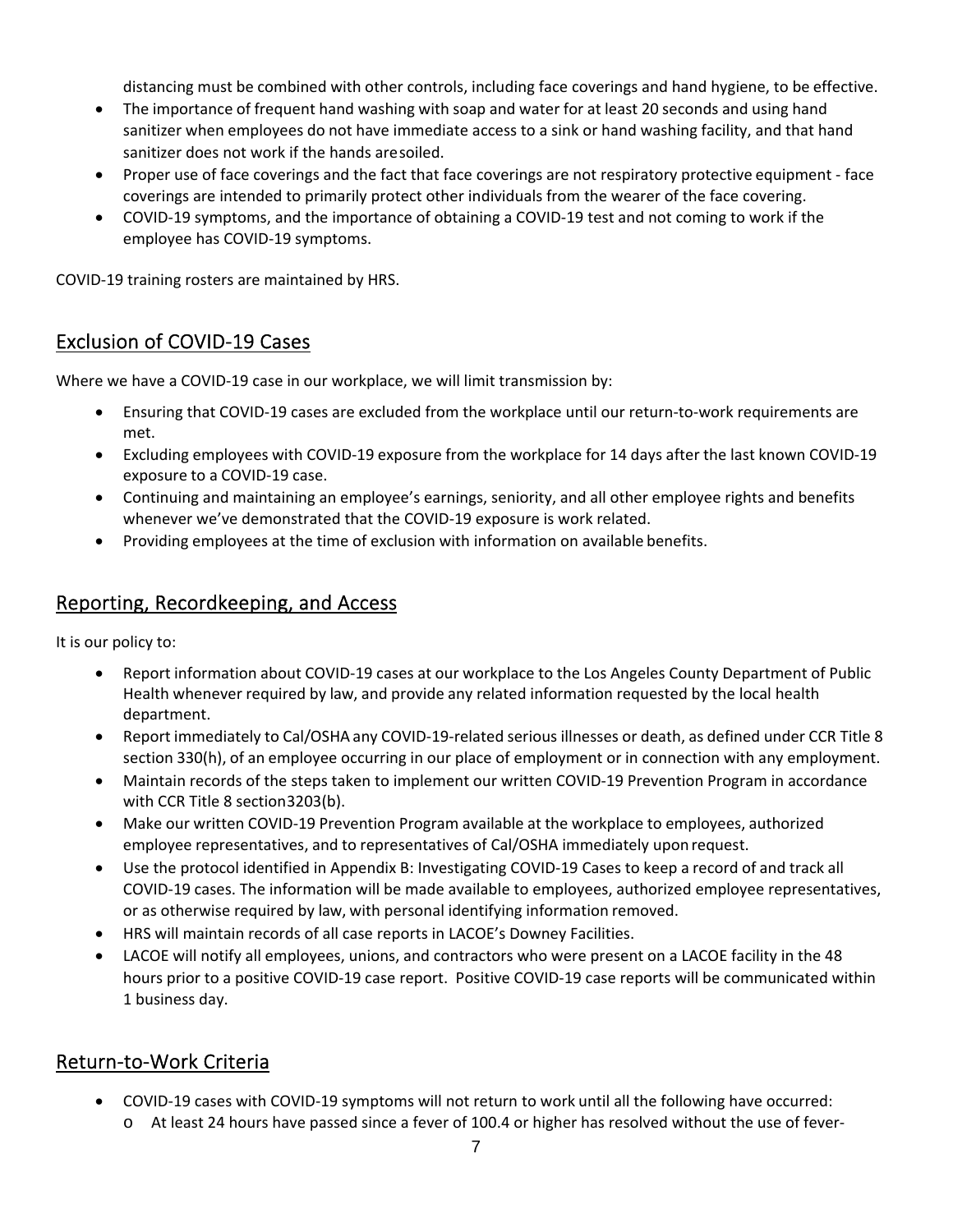reducing medications.

- o COVID-19 symptoms have improved.
- o At least 10 days have passed since COVID-19 symptoms first appeared.
- COVID-19 cases who tested positive but never developed COVID-19 symptoms will not return to work until a minimum of 10 days have passed since the date of specimen collection of their first positive COVID-19 test.
- A negative COVID-19 test will not be required for an employee to return to work.
- If an order to isolate or quarantine an employee is issued by a local or state health official, the employee will not return to work until the period of isolation or quarantine is completed or the order is lifted.

| <b>Update Log: 3/10/2021</b> |            |                                                                                                                |
|------------------------------|------------|----------------------------------------------------------------------------------------------------------------|
| 5/21/2021:                   |            | <b>Clarify mask wearing requirements</b>                                                                       |
|                              |            | Remove in-suite language from CPP and move to addendums                                                        |
|                              |            | Incorporate guidance for fully vaccinated individuals                                                          |
|                              | 6/21/2021: | Incorporate Cal/OSHA ETS adopted 6/17/2021                                                                     |
|                              |            | Incorporate LACDPH "A Safer Return Together at Work and in the<br><b>Community" blueprint issued 6/15/2021</b> |
|                              |            |                                                                                                                |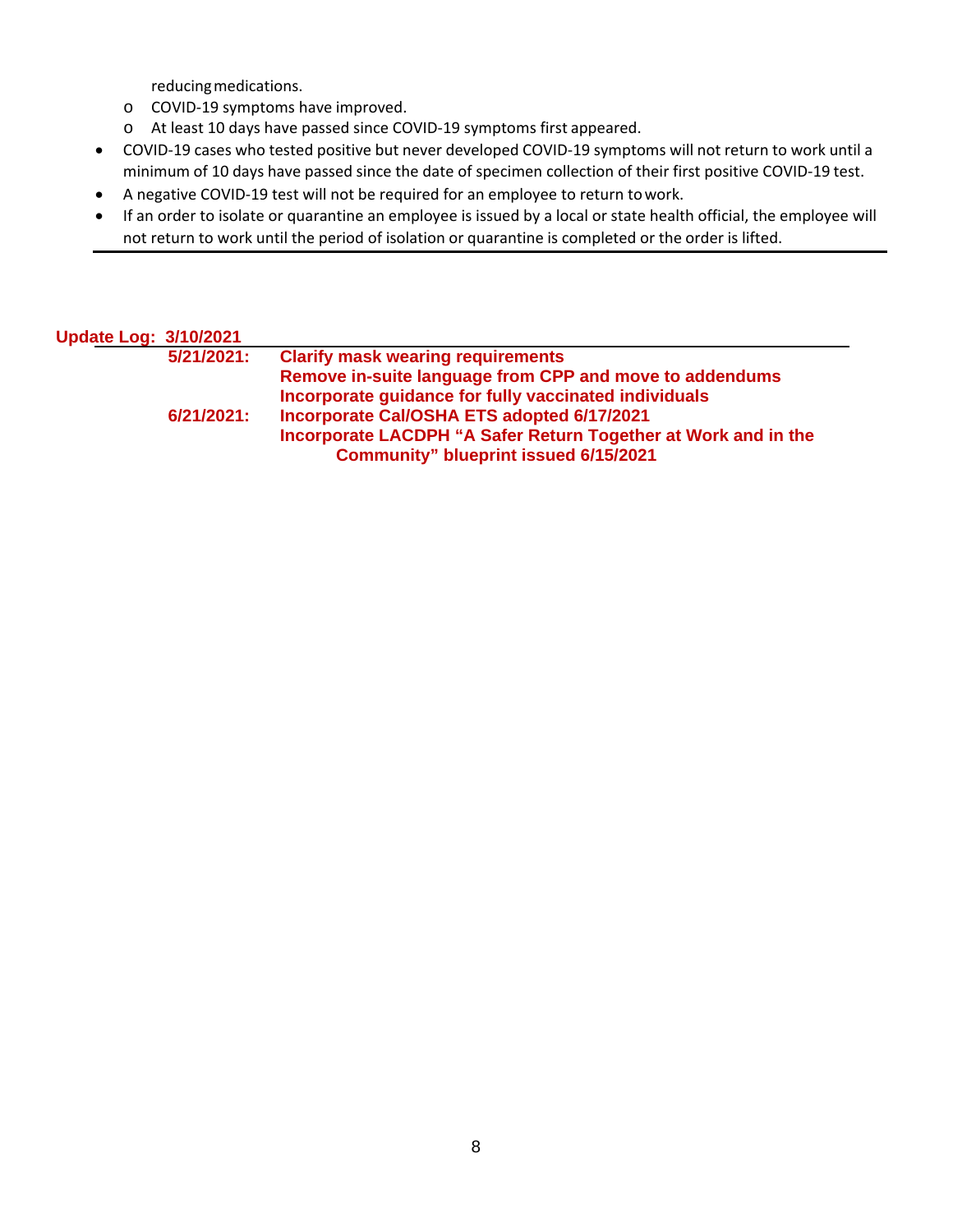## Appendix A: Identification of COVID-19 Hazards

All persons, regardless of symptoms or negative COVID-19 test results, will be considered potentially infectious. Particular attention will be paid to areas where people may congregate or come in contact with one another, regardless of whether employees are performing an assigned work task or not. For example: meetings, entrances, bathrooms, hallways, aisles, walkways, elevators, break or eating areas, cool-down areas, and waiting areas.

Evaluation of potential workplace exposure will be to all persons at the workplace or who may enter the workplace, including coworkers, employees of other entities, members of the public, customers or clients, and independent contractors. We will consider how employees and other persons enter, leave, and travel through the workplace, in addition to addressing fixed work locations.

## **Person conducting the evaluation**: **[enter name(s)]**

## **Date**: **[enter date]**

**Name(s) of employee and authorized employee representative that participated**: **[enter name(s)]**

| Interaction, area, activity,<br>work task, process,<br>equipment and material<br>that potentially exposes<br>employees to COVID-19<br>hazards | <b>Places and times</b> | <b>Potential for COVID-19</b><br>exposures and employees<br>affected, including members<br>of the public and employees<br>of other employers | <b>Existing and/or</b><br>additional COVID-19<br>prevention controls,<br>including barriers,<br>partitions and<br>ventilation |
|-----------------------------------------------------------------------------------------------------------------------------------------------|-------------------------|----------------------------------------------------------------------------------------------------------------------------------------------|-------------------------------------------------------------------------------------------------------------------------------|
|                                                                                                                                               |                         |                                                                                                                                              |                                                                                                                               |
|                                                                                                                                               |                         |                                                                                                                                              |                                                                                                                               |
|                                                                                                                                               |                         |                                                                                                                                              |                                                                                                                               |
|                                                                                                                                               |                         |                                                                                                                                              |                                                                                                                               |
|                                                                                                                                               |                         |                                                                                                                                              |                                                                                                                               |
|                                                                                                                                               |                         |                                                                                                                                              |                                                                                                                               |
|                                                                                                                                               |                         |                                                                                                                                              |                                                                                                                               |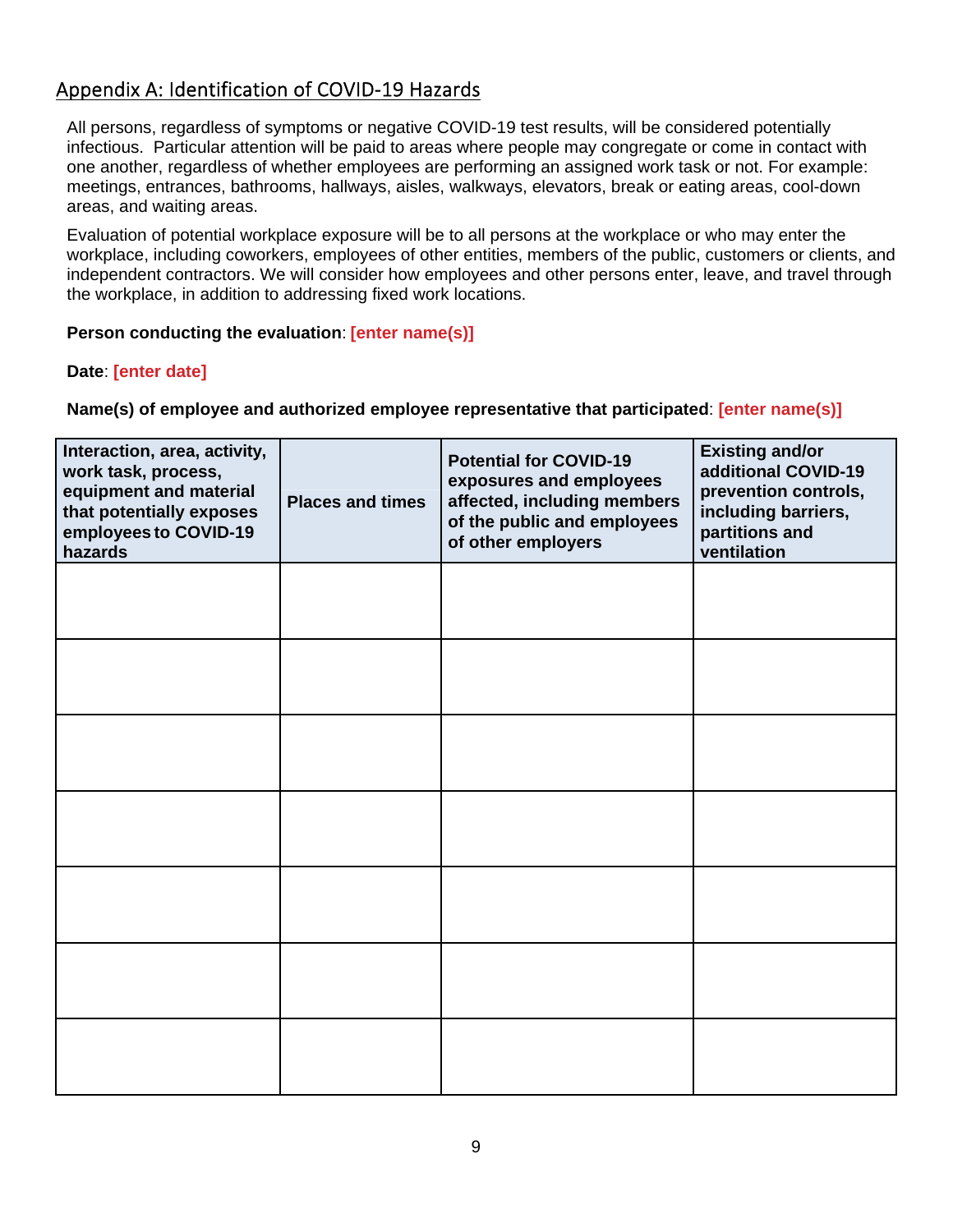## Appendix B: COVID-19 Inspections

## **Date: [enter date]**

## **Name of person conducting the inspection**: **[enter names]**

**Work location evaluated**: **[enter information]**

| <b>Exposure Controls</b>                                                                              | <b>Status</b> | <b>Person Assigned to</b><br><b>Correct</b> | <b>Date</b><br><b>Corrected</b> |
|-------------------------------------------------------------------------------------------------------|---------------|---------------------------------------------|---------------------------------|
| <b>Engineering</b>                                                                                    |               |                                             |                                 |
| <b>Barriers/partitions</b>                                                                            |               |                                             |                                 |
| Ventilation (amount of fresh air and<br>filtration maximized)                                         |               |                                             |                                 |
| Additional room air filtration                                                                        |               |                                             |                                 |
| <b>Other</b>                                                                                          |               |                                             |                                 |
| <b>Other</b>                                                                                          |               |                                             |                                 |
| <b>Administrative</b>                                                                                 |               |                                             |                                 |
| Physical distancing                                                                                   |               |                                             |                                 |
| Surface cleaning and disinfection<br>(frequently enough and adequate<br>supplies)                     |               |                                             |                                 |
| Hand washing facilities (adequate<br>numbers and supplies)                                            |               |                                             |                                 |
| Disinfecting and hand<br>sanitizing solutions being used<br>according to manufacturer<br>instructions |               |                                             |                                 |
| <b>Other</b>                                                                                          |               |                                             |                                 |
| <b>Other</b>                                                                                          |               |                                             |                                 |
| PPE (not shared, available and<br>being worn)                                                         |               |                                             |                                 |
| Face coverings (cleaned<br>sufficiently often)                                                        |               |                                             |                                 |
| Gloves                                                                                                |               |                                             |                                 |
| Face shields/goggles                                                                                  |               |                                             |                                 |
| Respiratory protection                                                                                |               |                                             |                                 |
| <b>Other</b>                                                                                          |               |                                             |                                 |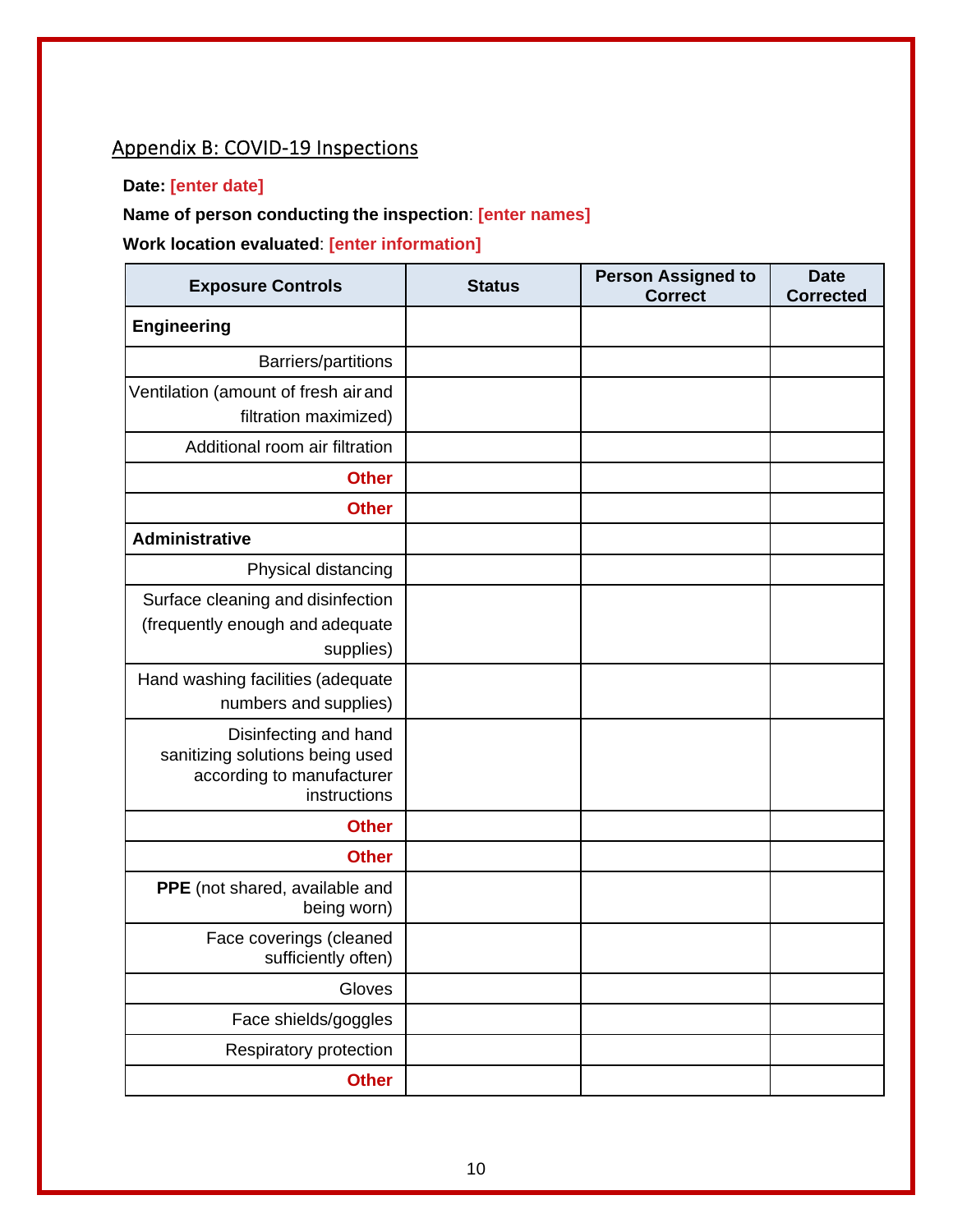## Appendix C: Response to Confirmed or Suspected Cases of COVID-19

The purpose of this Appendix is to describe the LACOE community's collective effort and individual responsibilities in responding to a confirmed or suspected case of COVID-19 in the workplace. As part of these efforts, LACOE has established a COVID-19 Liaison to serve as a point of contact to the Los Angeles County Department of Public Health (LACDPH) in the event of a COVID-19 cluster or outbreak. The COVID-19 Liaison can be contacted by emailing HRSLaborRelationsStaff@lacoe.edu.

## **DEFINITIONS**

## CLOSE CONTACT

A close contact is defined as an individual who was within 6 feet of the infected person for a cumulative total of 15 minutes or greater in any 24-hour period within or overlapping with the "high-risk exposure period," or contact with the infected person's body fluids and/or secretions, for example, being cough or sneezed on, or sharing of a drink or food utensils. This definition applies regardless of the use of face coverings.

## EXPOSURE

Exposure is defined as close contact with someone diagnosed with or suspected to have COVID-19.

## **FULLY VACCINATED**

"Fully vaccinated" or "full vaccination" means that the employer has documented that:

- 2 weeks or more have passed since the person received the second dose in a 2-dose series of COVID-19 vaccine (e.g., Pfizer-BioNTech or Moderna), OR
- 2 weeks or more have passed since the person received a single dose COVID-19 vaccine (e.g., Johnson and Johnson).

#### HOME ISOLATION

Isolation is used to separate a person infected or sick with COVID-19 from people who are not infected. A person who is in isolation is to stay home until it's safe for them to be around others.

## HOME QUARANTINE

Quarantine is used to keep someone who might have been exposed to COVID-19 away from others. Quarantine helps prevent spread of disease that can occur before a person knows they are sick or if they are infected with the virus without feeling symptoms. A person in quarantine is to stay home, separate themselves from others, monitor their health, and follow directions from the local health department.

#### SYMPTOMS

All employees should be aware of the common symptoms of COVID-19. Symptoms of COVID-19 may include some combination of the following:

- Fever
- Cough
- Shortness of breath or difficulty breathing
- Chills
- Muscle or body aches
- Headache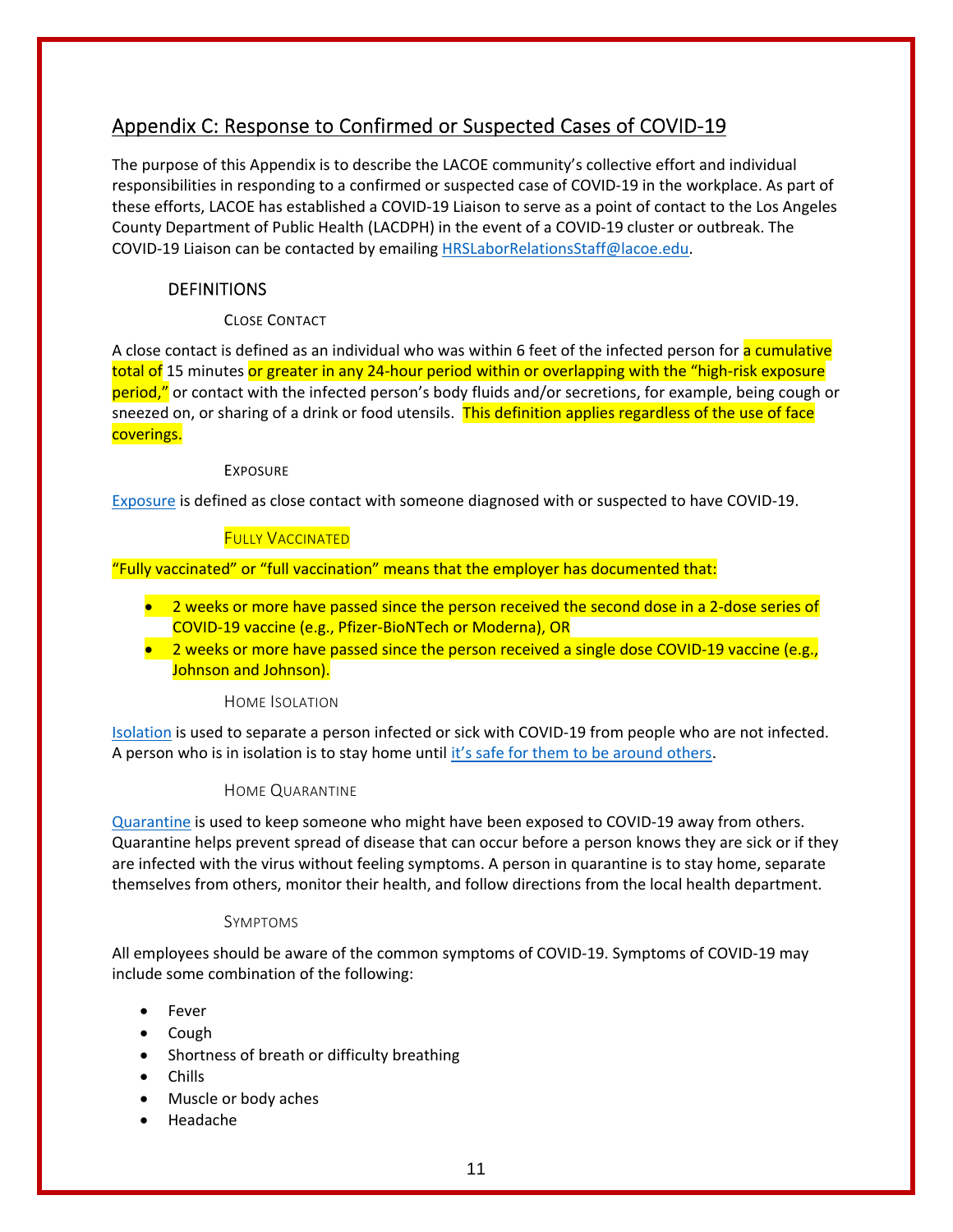- Sore throat
- Nausea or vomiting
- Diarrhea
- Congestion or runny nose
- New loss of taste or smell

Employees should self-monitor for these symptoms and be mindful of "just not feeling well." If an employee is concerned about having symptoms or possible exposure, they should contact their medical provider. Free testing is also available. For details, visit https://lacovidprod.service-now.com/rrs.

## EMPLOYEE RESPONSIBILITIES

#### NOTIFICATION OF DIAGNOSIS, SYMPTOMS, OR CONTACT

An employee must notify his or her supervisor and/or the COVID-19 Liaison if:

- The employee is diagnosed with COVID-19
- The employee has COVID-19 like symptoms
- The employee develops symptoms of COVID-19 at work
- The employee has been in close contact with someone who is diagnosed with or suspected to have COVID-19.

#### ROLE IN CONTACT TRACING

The employee will be contacted by the COVID-19 Liaison within 24 hours of notification. The employee must cooperate in the contact tracing investigation conducted by the COVID-19 Liaison. The COVID-19 Liaison will gather information including identifying all locations the employee visited while infectious, and identification of all employees/visitors the employee had close contact with while infectious. All information will be kept confidential and handled in compliance with California's Confidentiality of Medical Information Act, the Americans with Disabilities Act, and other applicable laws.

#### RETURN TO WORK

An employee who has been diagnosed with or is suspected to have COVID-19 or is exposed to COVID-19 may not return to work until completion of the appropriate isolation or quarantine period according to Public Health Officer orders summarized in the chart below. If an employee's tasks cannot be completed from home or the employee is unable to work from home during the isolation or quarantine period, the employee may utilize appropriate leaves, including leave under H.R. 6201.

After completion of the appropriate isolation or quarantine period under Public Health Officer orders, staff can return to work and resume usual activities. Neither Public Health clearance nor a negative COVID-19 test is required for return to work. Please review the chart on the following page.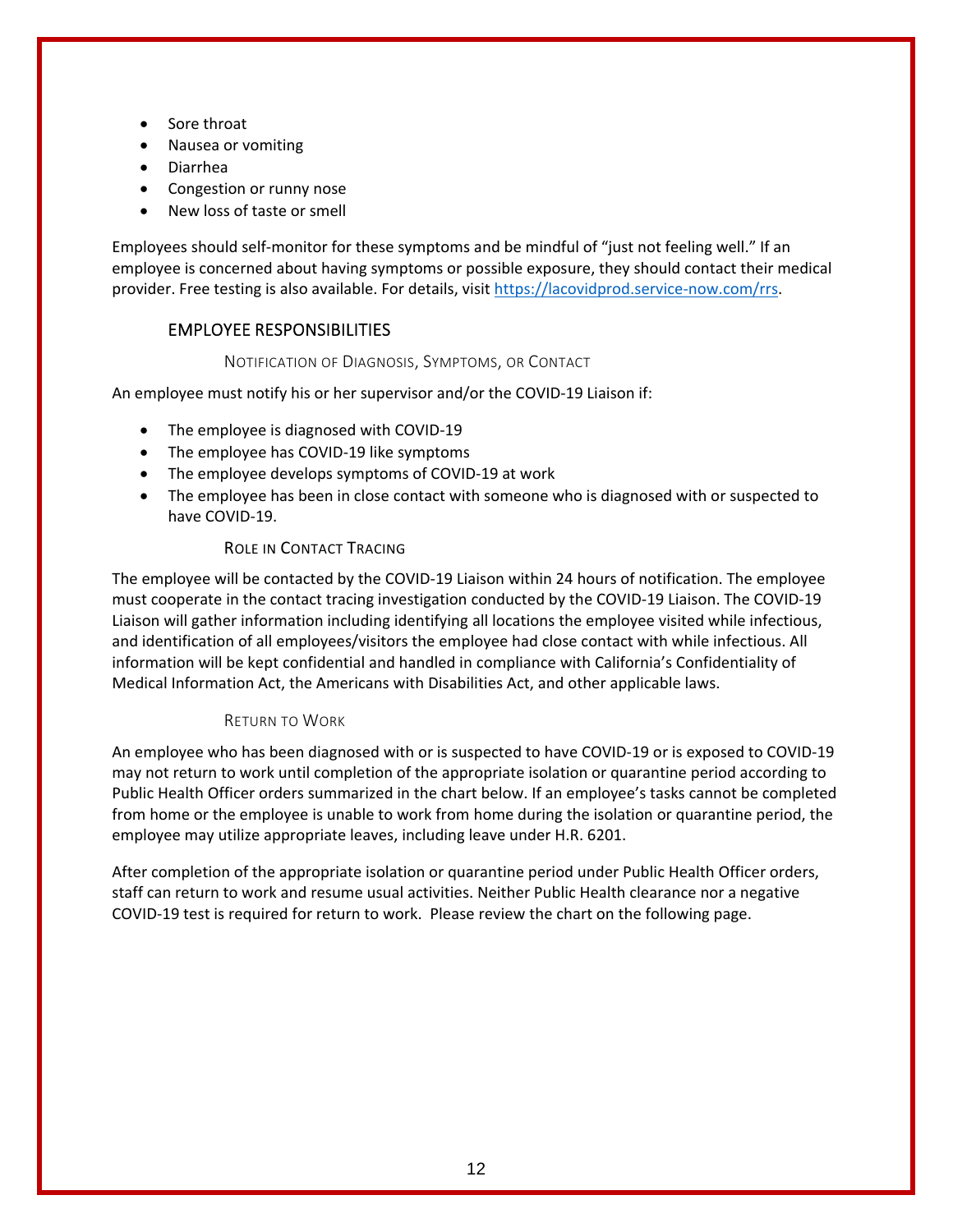| Category                                                                                                                                                                                                                                                                                                                                                                                                                                                                   | <b>Minimum Criteria for Return to Work</b><br>(As of April 6, 2021)                                                                                                                                                                                                                                                                                                                                                         |
|----------------------------------------------------------------------------------------------------------------------------------------------------------------------------------------------------------------------------------------------------------------------------------------------------------------------------------------------------------------------------------------------------------------------------------------------------------------------------|-----------------------------------------------------------------------------------------------------------------------------------------------------------------------------------------------------------------------------------------------------------------------------------------------------------------------------------------------------------------------------------------------------------------------------|
| <b>Symptomatic Positive</b><br>Employees with symptoms who are<br>laboratory confirmed to have COVID-19                                                                                                                                                                                                                                                                                                                                                                    | Home Isolation - At least 10 days since symptoms first appeared<br>and at least 24 hours with no fever without fever-reducing<br>medication and symptoms have improved.                                                                                                                                                                                                                                                     |
| <b>Asymptomatic Positive</b><br>Employees who never had symptoms and are<br>laboratory confirmed to have COVID-19                                                                                                                                                                                                                                                                                                                                                          | Home Isolation - A minimum of 10 days have passed since the<br>date of their positive COVID-19 test. If they develop symptoms,<br>then the criteria for laboratory confirmed cases with symptoms<br>apply.                                                                                                                                                                                                                  |
| <b>Symptomatic Negative</b><br>Employees who had symptoms of COVID-19<br>but test result returned negative                                                                                                                                                                                                                                                                                                                                                                 | Home Isolation - Use the same criteria for return to work as<br>laboratory confirmed cases.                                                                                                                                                                                                                                                                                                                                 |
| <b>Asymptomatic Negative</b><br>Employees who never had symptoms but<br>were tested due to close contact with a<br>laboratory-confirmed case patient and were<br>negative                                                                                                                                                                                                                                                                                                  | Home Quarantine - Employees should quarantine at home for<br>10 days after the last known close contact with the case<br>patient. Symptoms can develop even after testing negative<br>within 10 days after exposure.                                                                                                                                                                                                        |
| <b>Symptomatic Untested</b><br>Employees who had symptoms of COVID-19<br>but were not tested                                                                                                                                                                                                                                                                                                                                                                               | Home Isolation - Testing is highly recommended. If the<br>employee cannot be tested, use the same criteria for return to<br>work as laboratory confirmed cases.                                                                                                                                                                                                                                                             |
| <b>Unvaccinated Asymptomatic Untested</b><br>Employees who had close contact to a<br>laboratory-confirmed case patient at work,<br>home, or in the community and do not have<br>symptoms.<br><b>OR</b><br><mark>Unvaccinated</mark> employees who refuse or are<br>unable to be tested after close contact with a<br>laboratory-confirmed case, despite<br>recommendation for testing from local health<br>department or healthcare provider, and do<br>not have symptoms. | Home Quarantine - Employees should be quarantined at home<br>for 10 days after the last known close contact with the case<br>patient. Testing is highly recommended.<br>Home Isolation - Employees who develop symptoms of COVID-<br>19 while in quarantine should contact their healthcare<br>provider. Even if they are not tested, the same criteria for<br>return to work should be used as laboratory confirmed cases. |
| <b>Fully Vaccinated Employees</b>                                                                                                                                                                                                                                                                                                                                                                                                                                          | Fully vaccinated employees may refrain from quarantine and<br>testing if they have been exposed to a person with COVID-19<br>and they do not have symptoms. If a vaccinated employee has<br>symptoms of COVID-19, they should get tested and utilize the<br>same criteria for laboratory confirmed cases.                                                                                                                   |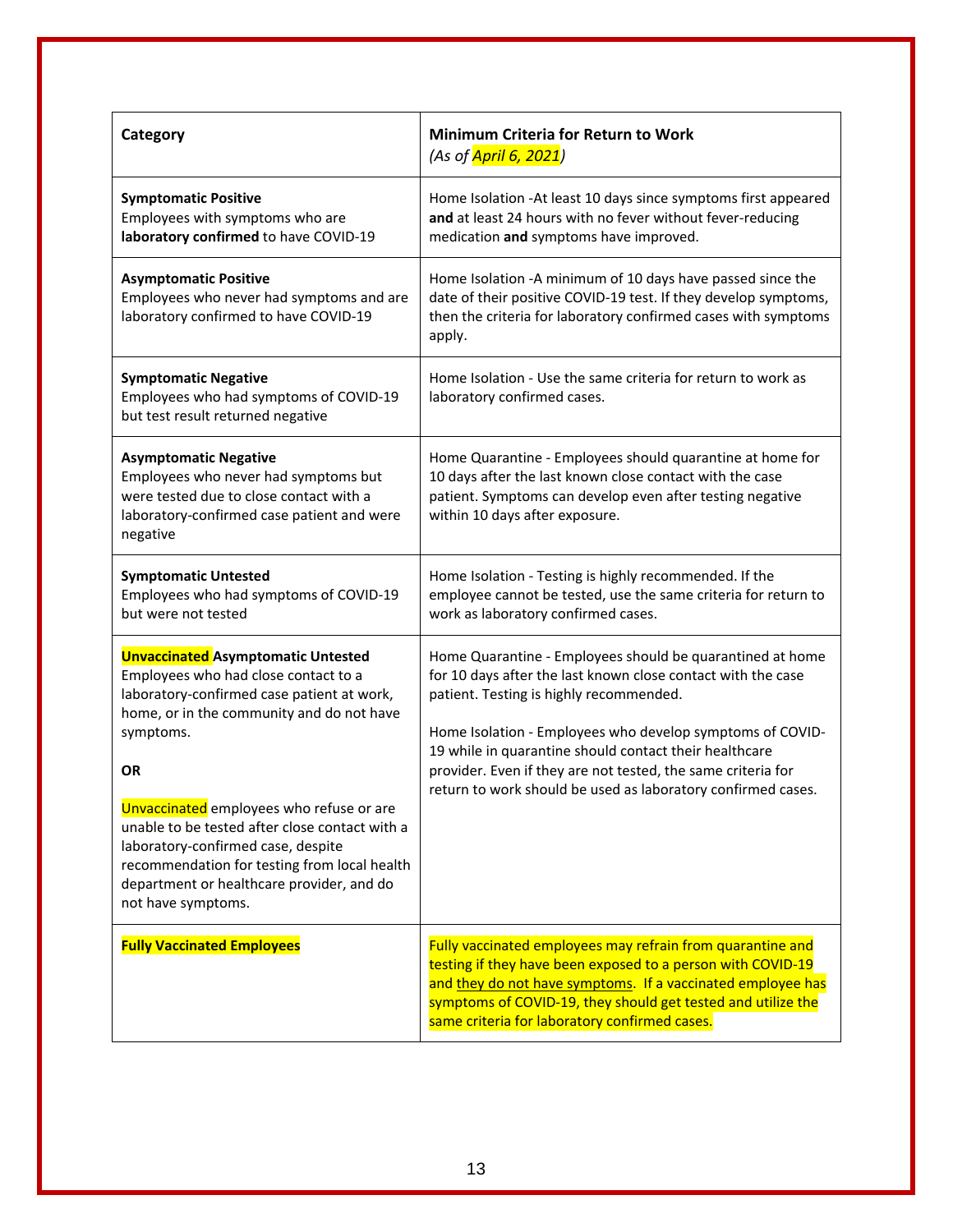## SUPERVISOR RESPONSIBILITIES

#### NOTIFICATION TO COVID-19 LIAISON

Supervisors must immediately notify the COVID-19 Liaison when an employee reports that:

- The employee is diagnosed with COVID-19
- The employee has COVID-19 like symptoms
- The employee develops symptoms of COVID-19 at work
- The employee has been in close contact with someone who is diagnosed with or suspected to have COVID-19.

Supervisors should also consult with the COVID-19 Liaison when an employee is exhibiting symptoms of COVID-19 but reports feeling well.

#### EMPLOYEE SEPARATION

If the employee develops COVID-19 like symptoms while at work, the supervisor shall send the sick employee home immediately. If the employee cannot leave work immediately (e.g. transportation is unavailable), the supervisor must ensure the employee is wearing a face covering and remains isolated from others until the employee can be transported home.

#### AREA CLOSURE

The supervisor shall immediately close off the workspace or areas used by the employee. This includes the employee's immediate work area (office, desk, phones, or other work tools and equipment) and workplace surfaces that the employee may have touched (doorknobs/push bars, elevator buttons, restroom doors, copiers or other office machines).

## ROLE IN CONTACT TRACING

The COVID-19 Liaison will contact the supervisor to identify the work areas used by the employee and assess who has had close contact with the employee.

## COVID-19 LIAISON RESPONSIBILITIES AND CONTACT TRACING

#### FACILITIES COORDINATION

The COVID-19 Liaison shall coordinate with the Division of Facilities and Construction to ensure the work space(s) and area(s) used by the employee are closed off, outside doors and windows are opened if applicable, ventilating fans are deployed to increase air circulation in the area if possible, and the workspace is disinfected. The custodial response team shall wait 24 hours or as long as practical before beginning cleaning and disinfection.

The custodial response team is to clean and disinfect all the work areas used by the employee. This includes all areas such as offices, bathrooms, common areas and shared equipment.